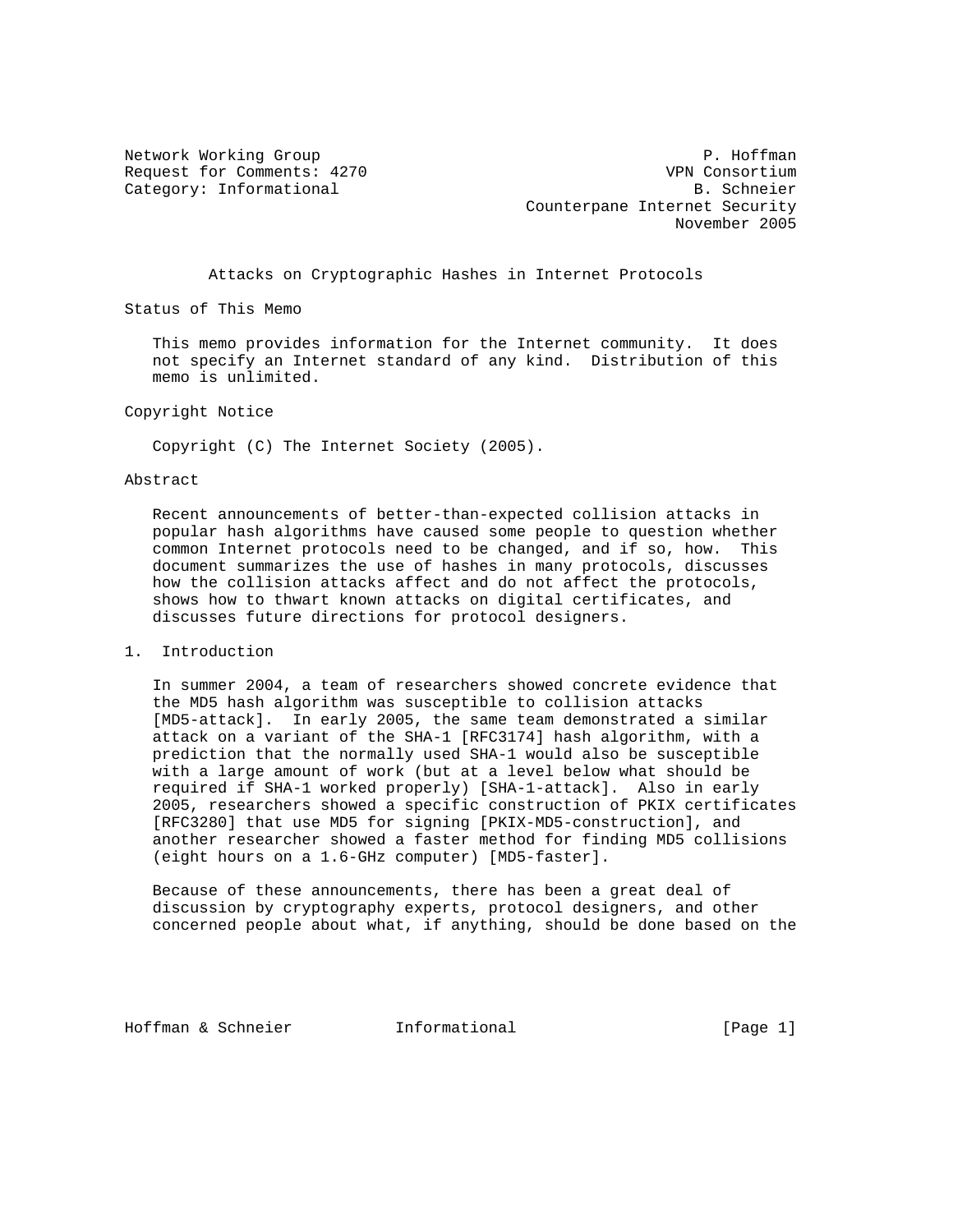news. Unfortunately, some of these discussions have been based on erroneous interpretations of both the news and on how hash algorithms are used in common Internet protocols.

 Hash algorithms are used by cryptographers in a variety of security protocols, for a variety of purposes, at all levels of the Internet protocol stack. They are used because they have two security properties: to be one way and collision free. (There is more about these properties in the next section; they're easier to explain in terms of breaking them.) The recent attacks have demonstrated that one of those security properties is not true. While it is certainly possible, and at a first glance even probable, that the broken security property will not affect the overall security of many specific Internet protocols, the conservative security approach is to change hash algorithms. The Internet protocol community needs to migrate in an orderly manner away from SHA-1 and MD5 -- especially MD5 -- and toward more secure hash algorithms.

 This document summarizes what is currently known about hash algorithms and the Internet protocols that use them. It also gives advice on how to avoid the currently known problems with MD5 and SHA-1, and what to consider if predicted attacks become real.

A high-level summary of the current situation is:

- o Both MD5 and SHA-1 have newly found attacks against them, the attacks against MD5 being much more severe than the attacks against SHA-1.
- o The attacks against MD5 are practical on any modern computer.
- o The attacks against SHA-1 are not feasible with today's computers, but will be if the attacks are improved or Moore's Law continues to make computing power cheaper.
- o Many common Internet protocols use hashes in ways that are unaffected by these attacks.
- o Most of the affected protocols use digital signatures.
- o Better hash algorithms will reduce the susceptibility of these attacks to an acceptable level for all users.
- 2. Hash Algorithms and Attacks on Them

 A "perfect" hash algorithm has a few basic properties. The algorithm converts a chunk of data (normally, a message) of any size into a fixed-size result. The length of the result is called the "hash

Hoffman & Schneier **Informational Informational** [Page 2]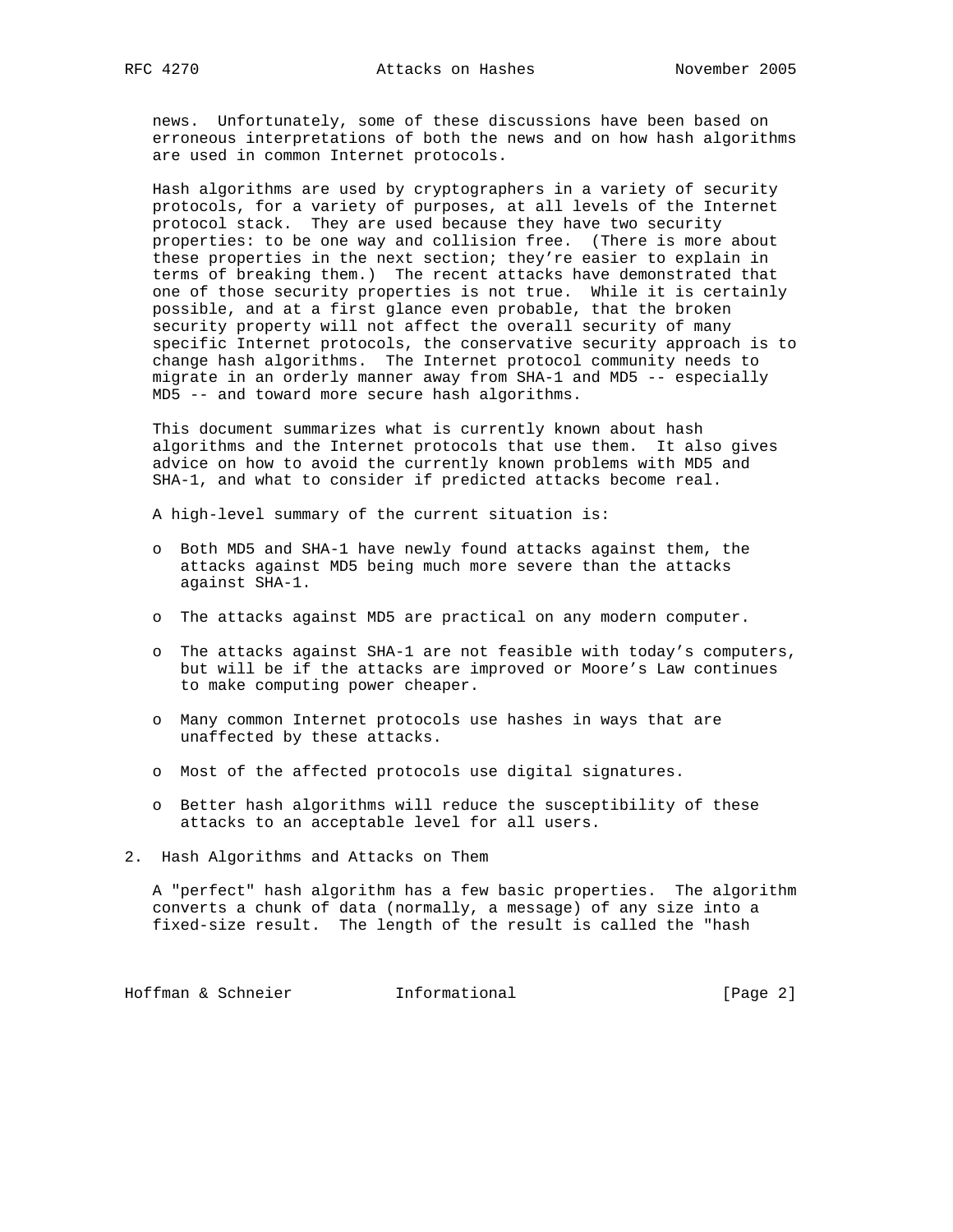length" and is often denoted as "L"; the result of applying the hash algorithm on a particular chunk of data is called the "hash value" for that data. Any two different messages of any size should have an exceedingly small probability of having the same hash value, regardless of how similar or different the messages are.

 This description leads to two mathematical results. Finding a pair of messages M1 and M2 that have the same hash value takes  $2^{(L/2)}$  attempts. For any reasonable hash length, this is an impossible problem to solve (collision free). Also, given a message M1, finding any other message M2 that has the same hash value as M1 takes 2^L attempts. This is an even harder problem to solve (one way).

 Note that this is the description of a perfect hash algorithm; if the algorithm is less than perfect, an attacker can expend less than the full amount of effort to find two messages with the same hash value.

There are two categories of attacks.

Attacks against the "collision-free" property:

 o A "collision attack" allows an attacker to find two messages M1 and M2 that have the same hash value in fewer than  $2^{(L/2)}$ attempts.

Attacks against the "one-way" property:

- o A "first-preimage attack" allows an attacker who knows a desired hash value to find a message that results in that value in fewer than 2^L attempts.
- o A "second-preimage attack" allows an attacker who has a desired message M1 to find another message M2 that has the same hash value in fewer than 2^L attempts.

 The two preimage attacks are very similar. In a first-preimage attack, you know a hash value but not the message that created it, and you want to discover any message with the known hash value; in the second-preimage attack, you have a message and you want to find a second message that has the same hash. Attacks that can find one type of preimage can often find the other as well.

 When analyzing the use of hash algorithms in protocols, it is important to differentiate which of the two properties of hashes are important, particularly now that the collision-free property is becoming weaker for currently popular hash algorithms. It is certainly important to determine which parties select the material being hashed. Further, as shown by some of the early work,

Hoffman & Schneier **Informational Informational** [Page 3]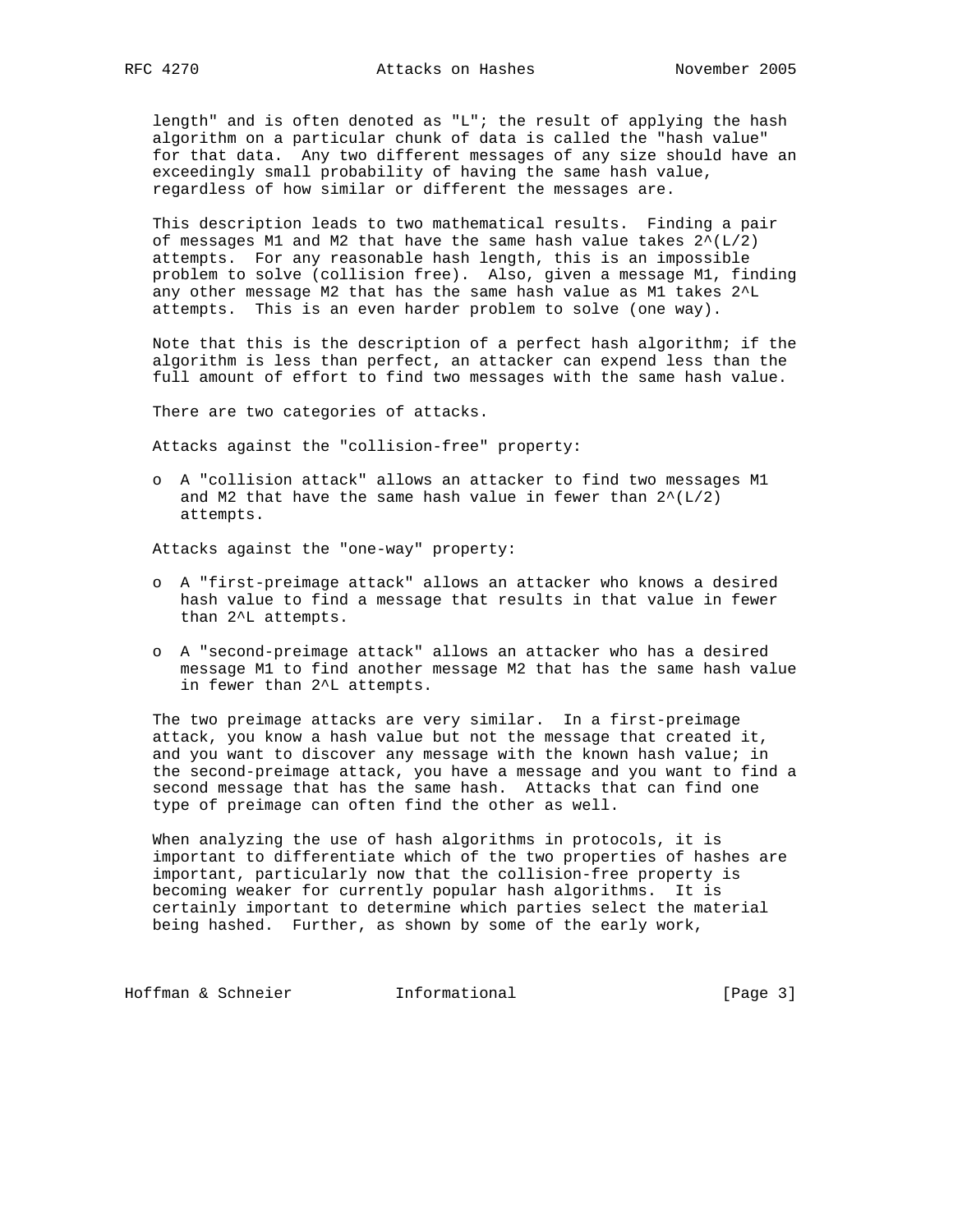particularly [PKIX-MD5-construction], it is also important to consider which party can predict the material at the beginning of the hashed object.

2.1. Currently Known Attacks

 All the currently known practical or almost-practical attacks on MD5 and SHA-1 are collision attacks. This is fortunate: significant first- and second-preimage attacks on a hash algorithm would be much more devastating in the real world than collision attacks, as described later in this document.

 It is also important to note that the current collision attacks require at least one of the two messages to have a fair amount of structure in the bits of the message. This means that finding two messages that both have the same hash value \*and\* are useful in a real-world attack is more difficult than just finding two messages with the same hash value.

3. How Internet Protocols Use Hash Algorithms

 Hash algorithms are used in many ways on the Internet. Most protocols that use hash algorithms do so in a way that makes them immune to harm from collision attacks. This is not by accident: good protocol designers develop their protocols to withstand as many future changes in the underlying cryptography as possible, including attacks on the cryptographic algorithms themselves.

Uses for hash algorithms include:

- o Non-repudiable digital signatures on messages. Non-repudiation is a security service that provides protection against false denial of involvement in a communication. S/MIME and OpenPGP allow mail senders to sign the contents of a message they create, and the recipient of that message can verify whether or not the signature is actually associated with the message. A message is used for non-repudiation if the message is signed and the recipient of the message can later use the signature to prove that the signer indeed created the message.
- o Digital signatures in certificates from trusted third parties. Although this is similar to "digital signatures on messages", certificates themselves are used in many other protocols for authentication and key management.
- o Challenge-response protocols. These protocols combine a public large random number with a value to help hide the value when being sent over unencrypted channels.

Hoffman & Schneier **Informational Informational** [Page 4]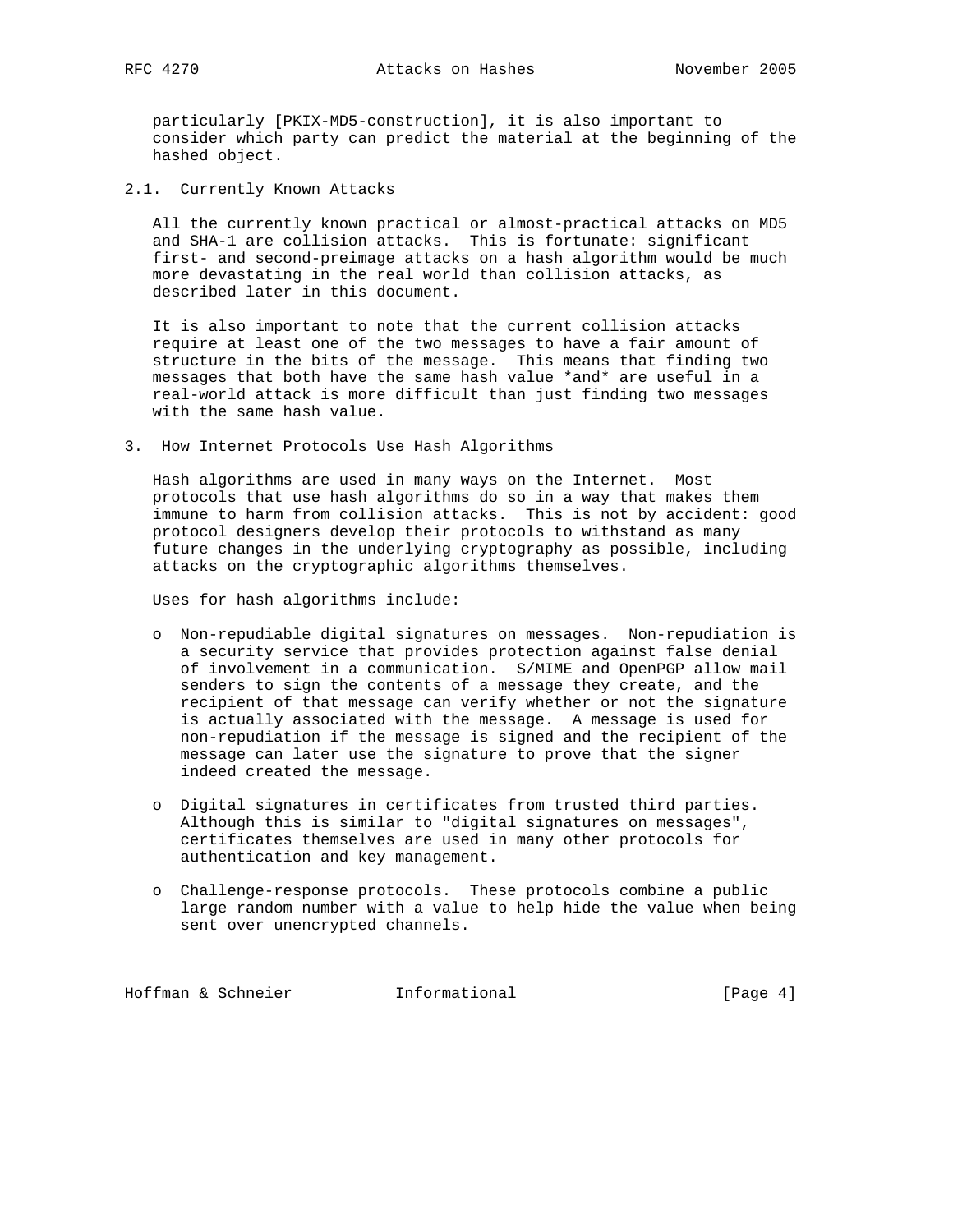- o Message authentication with shared secrets. These are similar to challenge-response protocols, except that instead of using public values, the message is combined with a shared secret before hashing.
- o Key derivation functions. These functions make repeated use of hash algorithms to mix data into a random string for use in one or more keys for a cryptographic protocol.
- o Mixing functions. These functions also make repeated use of hash algorithms to mix data into random strings, for uses other than cryptographic keys.
- o Integrity protection. It is common to compare a hash value that is received out-of-band for a file with the hash value of the file after it is received over an unsecured protocol such as FTP.

 Of the above methods, only the first two are affected by collision attacks, and even then, only in limited circumstances. So far, it is believed that, in general, challenge-response protocols are not susceptible, because the sender is authenticating a secret already stored by the recipient. In message authentication with shared secrets, the fact that the secret is known to both parties is also believed to prevent any sensible attack. All key derivation functions in IETF protocols take random input from both parties, so the attacker has no way of structuring the hashed message.

4. Hash Collision Attacks and Non-Repudiation of Digital Signatures

 The basic idea behind the collision attack on a hash algorithm used in a digital-signature protocol is that the attacker creates two messages that have the same hash value, causes one of them to be signed, and then uses that signature over the other message for some nefarious purpose. The specifics of the attack depend on the protocol being used and what the victim does when presented with the signed message.

 The canonical example is where you create two messages, one of which says "I will pay \$10 for doing this job" and the other of which says "I will pay \$10,000 for doing this job". You present the first message to the victim, get them to sign it, do the job, substitute the second message in the signed authorization, present the altered signed message (whose signature still verifies), and demand the higher amount of money. If the victim refuses, you take them to court and show the second signed message.

Hoffman & Schneier **Informational** [Page 5]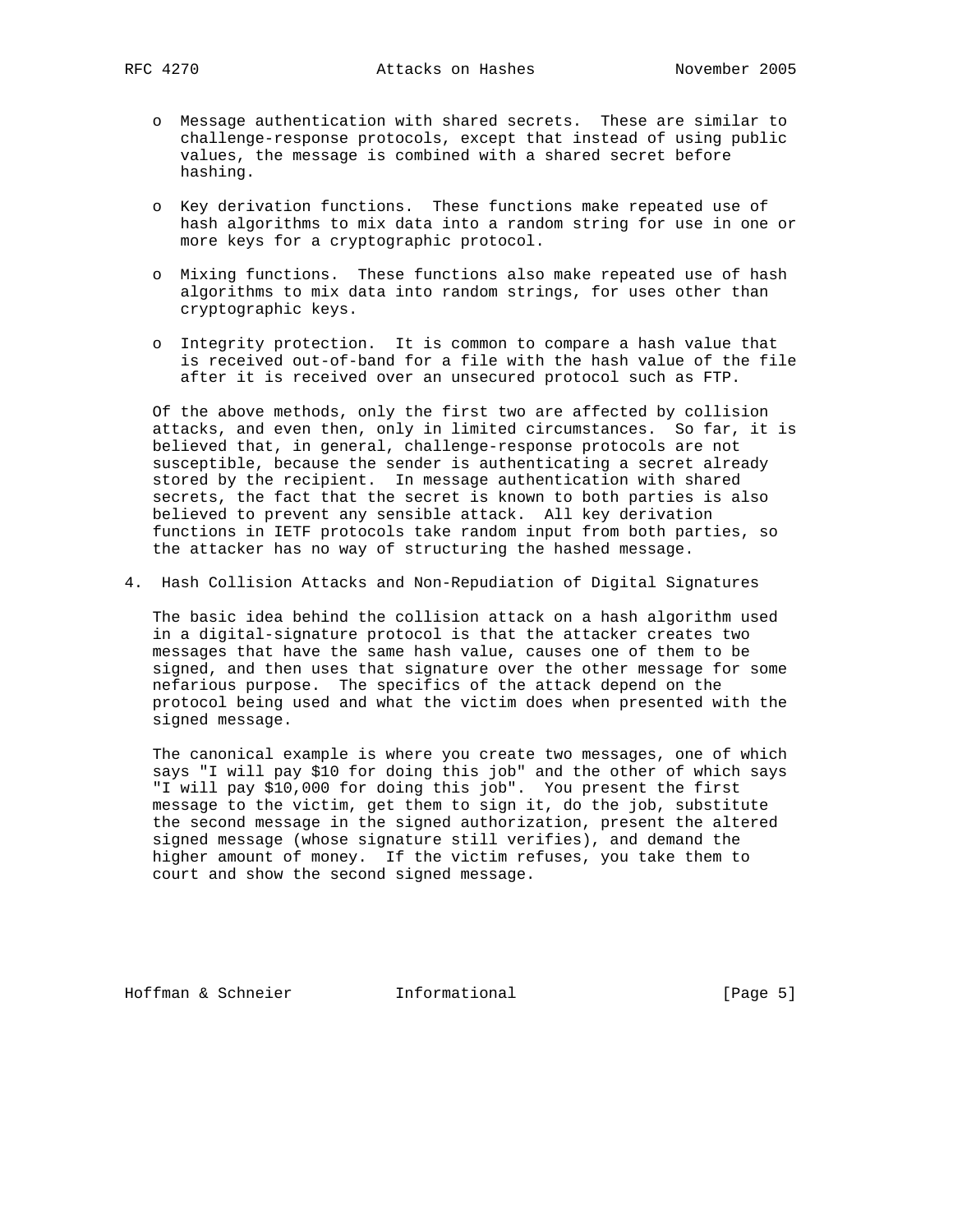Most non-repudiation attacks rely on a human assessing the validity of the purportedly signed message. In the case of the hash-collision attack, the purportedly signed message's signature is valid, but so is the signature on the original message. The victim can produce the original message, show that he/she signed it, and show that the two hash values are identical. The chance of this happening by accident is one in 2^L, which is infinitesimally small for either MD5 or SHA-1.

 In other words, to thwart a hash collision attack in a non repudiation protocol where a human is using a signed message as authorization, the signer needs to keep a copy of the original message he/she signed. Messages that have other messages with the same hash must be created by the same person, and do not happen by accident under any known probable circumstances. The fact that the two messages have the same hash value should cause enough doubt in the mind of the person judging the validity of the signature to cause the legal attack to fail (and possibly bring intentional fraud charges against the attacker).

 Thwarting hash collision attacks in automated non-repudiation protocols is potentially more difficult, because there may be no humans paying enough attention to be able to argue about what should have happened. For example, in electronic data interchange (EDI) applications, actions are usually taken automatically after authentication of a signed message. Determining the practical effects of hash collisions would require a detailed evaluation of the protocol.

5. Hash Collision Attacks and Digital Certificates from Trusted Third Parties

 Digital certificates are a special case of digital signatures. In general, there is no non-repudiation attack on trusted third parties due to the fact that certificates have specific formatting. Digital certificates are often used in Internet protocols for key management and for authenticating a party with whom you are communicating, possibly before granting access to network services or trusting the party with private data such as credit card information.

 It is therefore important that the granting party can trust that the certificate correctly identifies the person or system identified by the certificate. If the attacker can get a certificate for two different identities using just one public key, the victim can be fooled into believing that one person is someone else.

Hoffman & Schneier **Informational** [Page 6]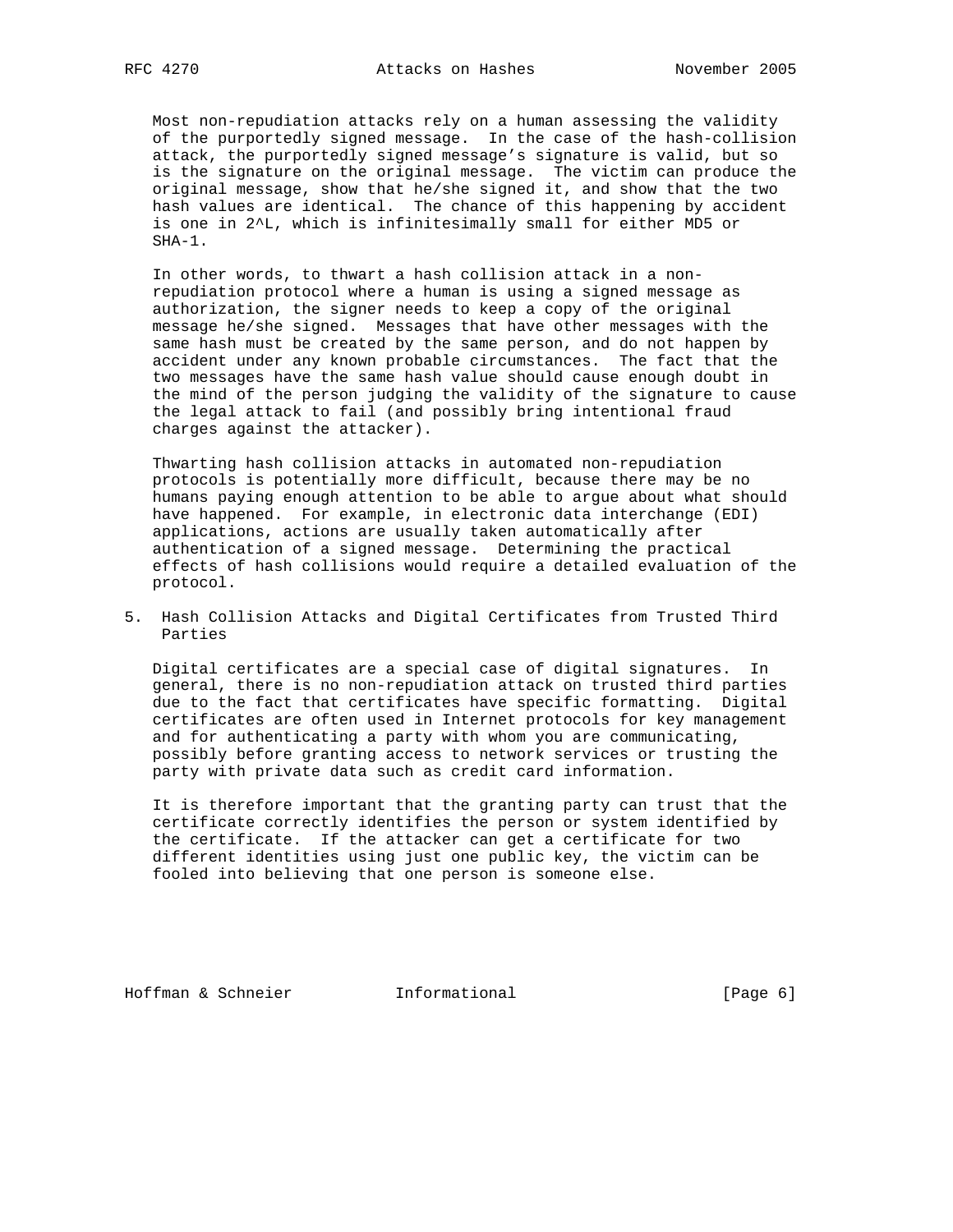The collision attack on PKIX certificates described in early 2005 relied on the ability of the attacker to create two different public keys that would cause the body of the certificate to have the same hash value. For this attack to work, the attacker needs to be able to predict the contents and structure of the certificate before it is issued, including the identity that will be used, the serial number that will be included in the certificate, and the start and stop dates of the validity period for the certificate.

 The effective result of this attack is that one person using a single identity can get a digital certificate over one public key, but be able to pretend that it is over a different public key (but with the same identity, valid dates, and so on). Because the identity in the two certificates is the same, there are probably no real-world examples where such an attack would get the attacker any advantage. At best, someone could claim that the trusted third party made a mistake by issuing a certificate with the same identity and serial number based on two different public keys. This is indeed far-fetched.

 It is very important to note that collision attacks only affect the parts of certificates that have no human-readable information in them, such as the public keys. An attack that involves getting a certificate with one human-readable identity and making that certificate useful for a second human-readable identity would require more effort than a simple collision attack.

5.1. Reducing the Likelihood of Hash-Based Attacks on PKIX Certificates

 If a trusted third party who issues PKIX certificates wants to avoid the attack described above, they can prevent the attack by making other signed parts of the certificate random enough to eliminate any advantage gained by the attack. Ideas that have been suggested include:

- o making part of the certificate serial number unpredictable to the attacker
- o adding a randomly chosen component to the identity
- o making the validity dates unpredictable to the attacker by skewing each one forwards or backwards

 Any of these mechanisms would increase the amount of work the attacker needs to do to trick the issuer of the certificate into generating a certificate that is susceptible to the attack.

Hoffman & Schneier **Informational** [Page 7]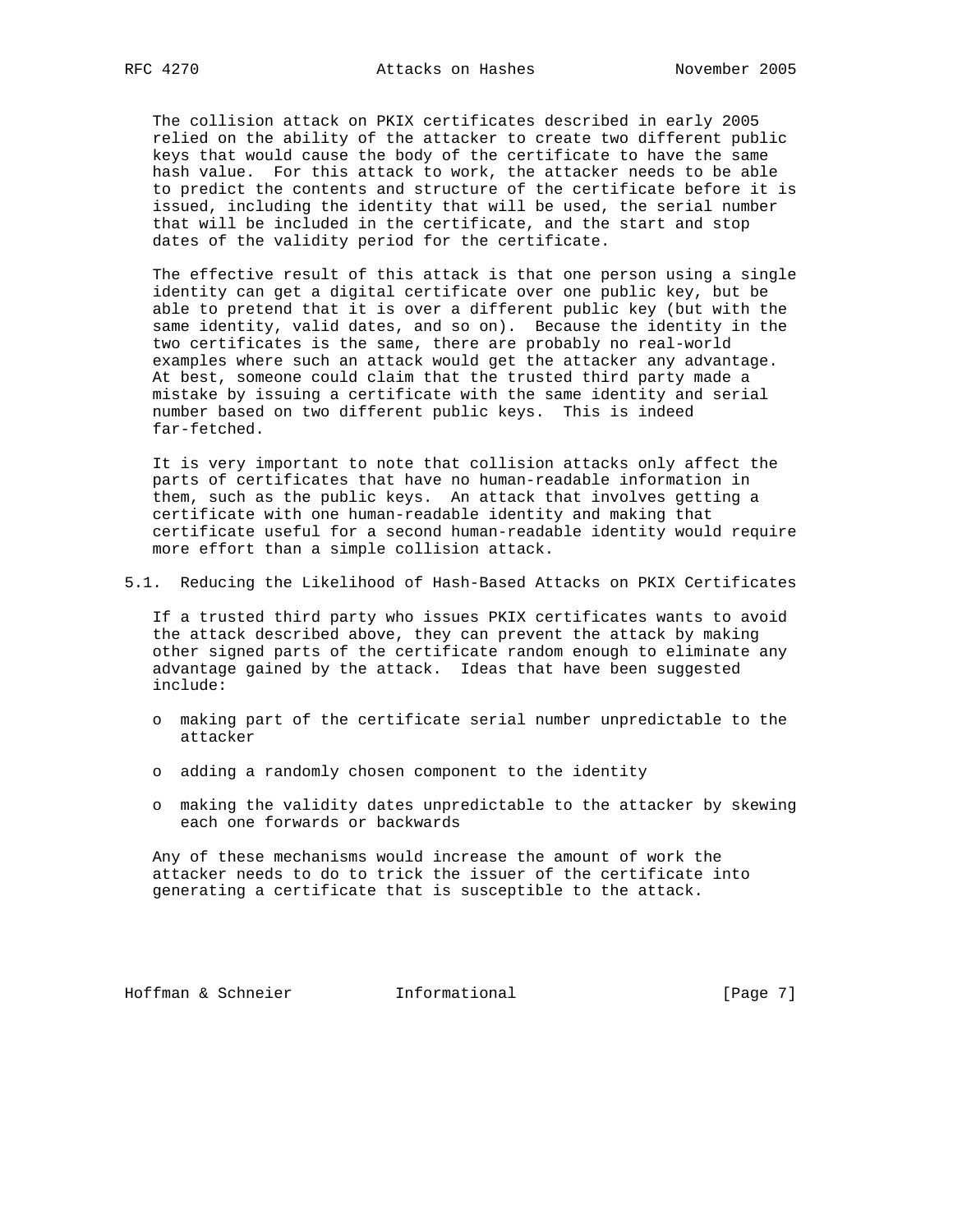6. Future Attacks and Their Effects

 There is a disagreement in the security community about what to do now. Even the two authors of this document disagree on what to do now.

 One of us (Bruce) believes that everyone should start migrating to SHA-256 [SHA-256] now, due to the weaknesses that have already been demonstrated in both MD5 and SHA-1. There is an old saying inside the US National Security Agency (NSA): "Attacks always get better; they never get worse." The current collision attacks against MD5 are easily done on a single computer; the collision attacks against SHA-1 are at the far edge of feasibility today, but will only improve with time. It is preferable to migrate to the new hash standard before there is a panic, instead of after. Just as we all migrated from SHA-0 to SHA-1 based on some unknown vulnerability discovered inside the NSA, we need to migrate from SHA-1 to SHA-256 based on these most recent attacks. SHA-256 has a 256-bit hash length. This length will give us a much larger security margin in the event of newly discovered attacks. Meanwhile, further research inside the cryptographic community over the next several years should point to further improvements in hash algorithm design, and potentially an even more secure hash algorithm.

 The other of us (Paul) believes that this may not be wise for two reasons. First, the collision attacks on current protocols have not been shown to have any discernible real-world effects. Further, it is not yet clear which stronger hash algorithm will be a good choice for the long term. Moving from one algorithm to another leads to inevitable lack of interoperability and confusion for typical crypto users. (Of course, if any practical attacks are formulated before there is community consensus of the properties of the cipher-based hash algorithms, Paul would change his opinion to "move to SHA-256 now".)

 Both authors agree that work should be done to make all Internet protocols able to use different hash algorithms with longer hash values. Fortunately, most protocols today already are capable of this; those that are not should be fixed soon.

 The authors of this document feel similarly for new protocols being developed: Bruce thinks they should start using SHA-256 from the start, and Paul thinks that they should use SHA-1 as long as the new protocols are not susceptible to collision attacks. Any new protocol must have the ability to change all of its cryptographic algorithms, not just its hash algorithm.

Hoffman & Schneier **Informational** [Page 8]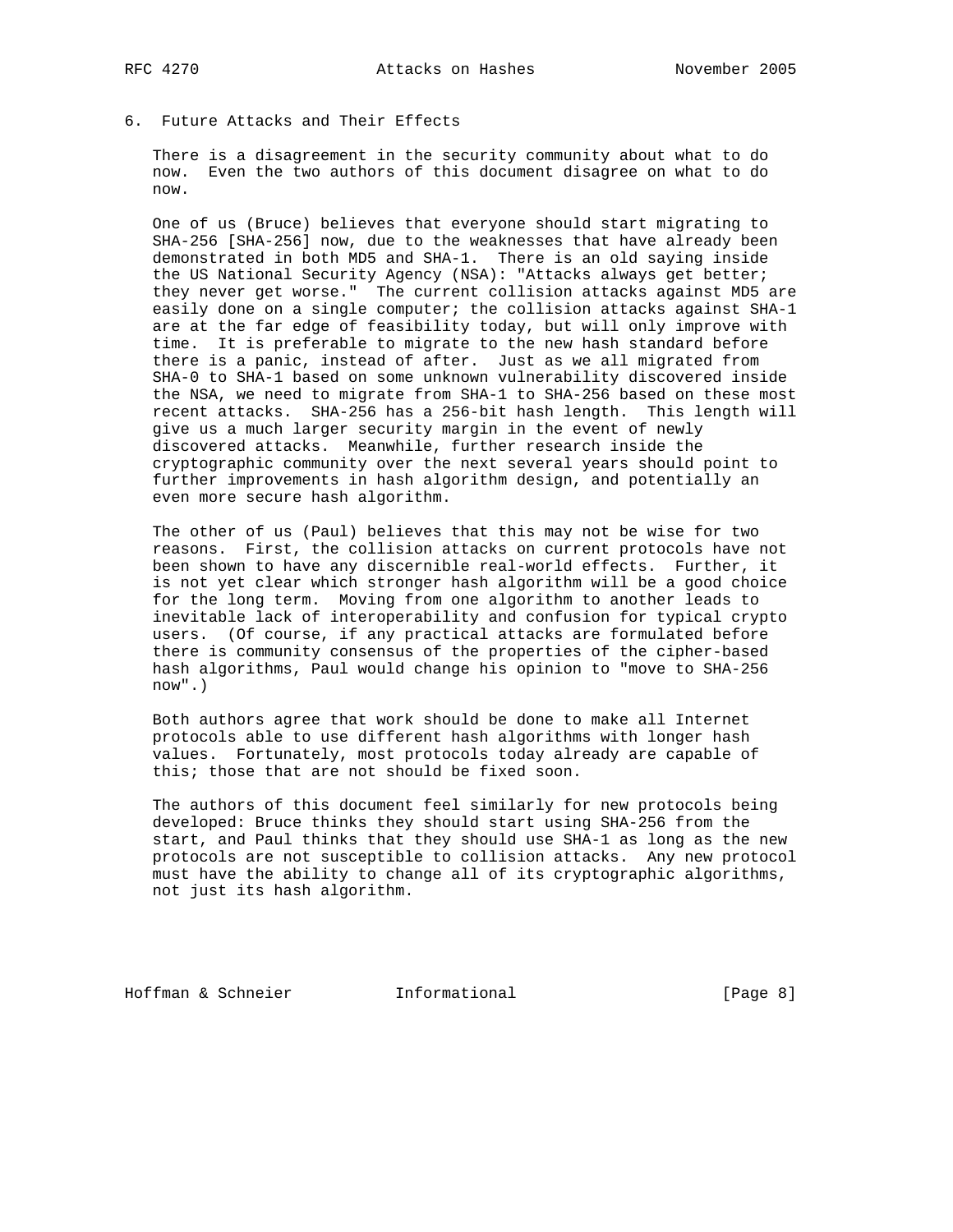## 7. Security Considerations

The entire document discusses security on the Internet.

 The discussion in this document assumes that the only attacks on hash algorithms used in Internet protocols are collision attacks. Some significant preimaging attacks have already been discovered [Preimaging-attack], but they are not yet practical. If a practical preimaging attack is discovered, it would drastically affect many Internet protocols. In this case, "practical" means that it could be executed by an attacker in a meaningful amount of time for a meaningful amount of money. A preimaging attack that costs trillions of dollars and takes decades to preimage one desired hash value or one message is not practical; one that costs a few thousand dollars and takes a few weeks might be very practical.

8. Informative References

| [MD5-attack] | X. Wang, D. Feng, X. Lai, and H. Yu,       |
|--------------|--------------------------------------------|
|              | "Collisions for Hash Functions MD4, MD5,   |
|              | HAVAL-128 and RIPEMD", August 2004,        |
|              | $\kappa$ http://eprint.iacr.org/2004/199>. |

 [MD5-faster] Vlastimil Klima, "Finding MD5 Collisions - a Toy For a Notebook", March 2005, <http://cryptography.hyperlink.cz/ md5/MD5\_collisions.pdf>.

 [PKIX-MD5-construction] Arjen Lenstra and Benne de Weger, "On the possibility of constructing meaningful hash collisions for public keys", February 2005, <http://www.win.tue.nl/˜bdeweger/ CollidingCertificates/ddl-final.pdf>.

 [Preimaging-attack] John Kelsey and Bruce Schneier, "Second Preimages on n-bit Hash Functions for Much Less than 2^n Work", November 2004, <http://eprint.iacr.org/2004/304>.

- [RFC3174] Eastlake, D. and P. Jones, "US Secure Hash Algorithm 1 (SHA1)", RFC 3174, September 2001.
- [RFC3280] Housley, R., Polk, W., Ford, W., and D. Solo, "Internet X.509 Public Key Infrastructure Certificate and Certificate Revocation List (CRL) Profile", RFC 3280, April 2002.

Hoffman & Schneier **Informational** [Page 9]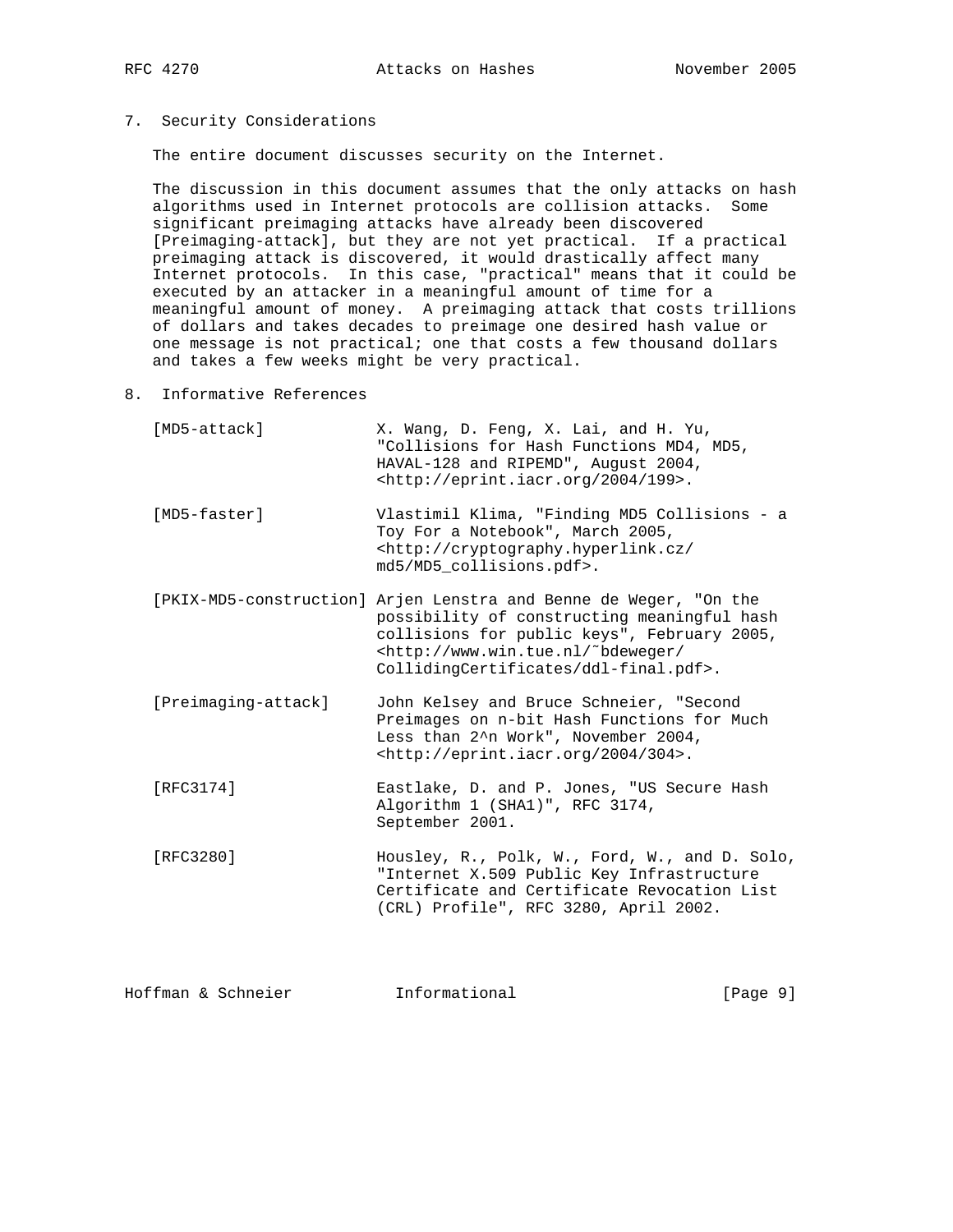| [SHA-1-attack] | Xiaoyun Wang, Yiqun Lisa Yin, and Hongbo Yu,<br>"Collision Search Attacks on SHA1",<br>February 2005,<br><http: shanote.pdf="" theory.csail.mit.edu="" ~yiqun="">.</http:> |
|----------------|----------------------------------------------------------------------------------------------------------------------------------------------------------------------------|
| [SHA-256]      | NIST, "Federal Information Processing<br>Standards Publication (FIPS PUB) 180-2,<br>Secure Hash Standard", August 2002.                                                    |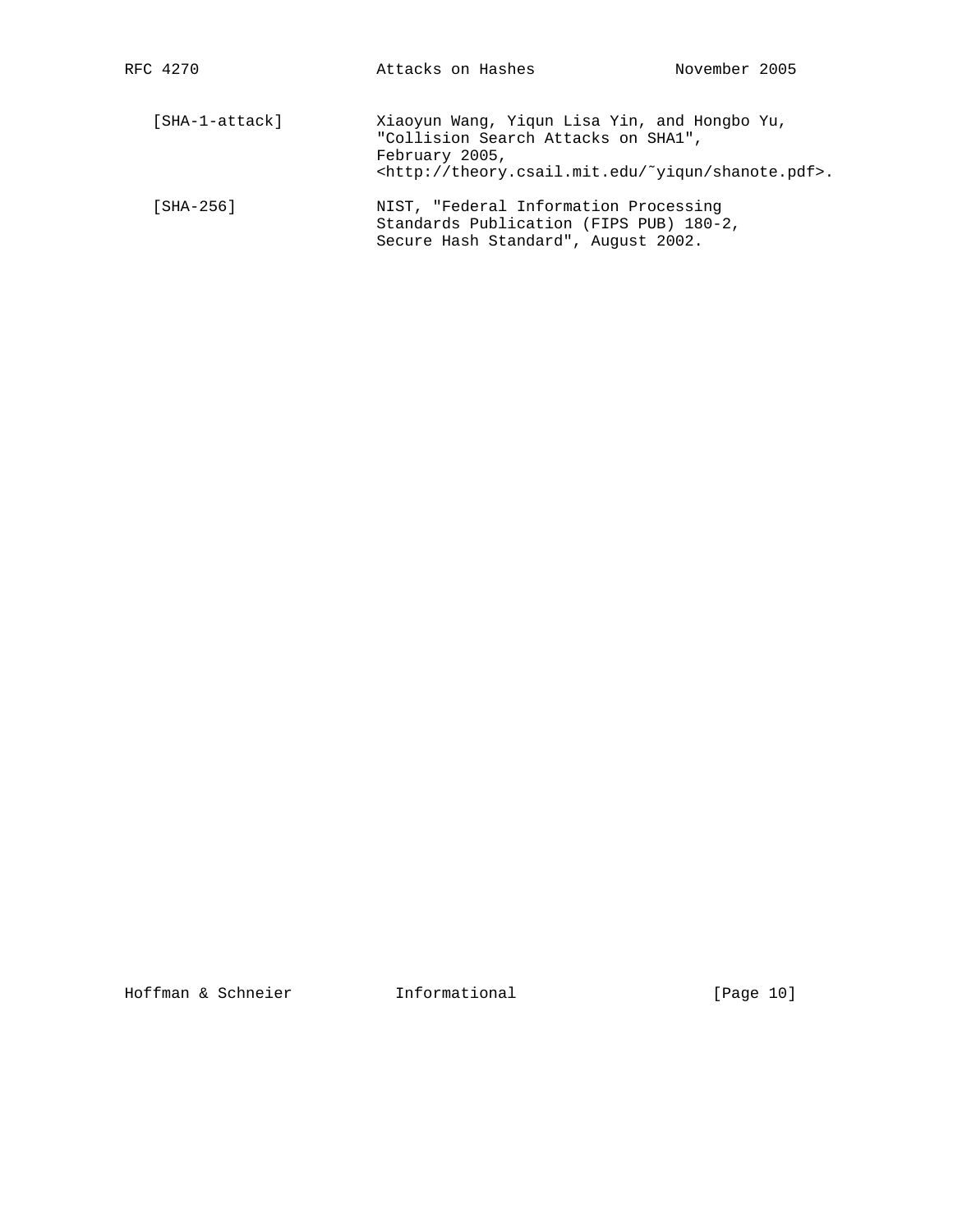Appendix A. Acknowledgements

 The authors would like to thank the IETF community, particularly those active on the SAAG mailing list, for their input. We would also like to thank Eric Rescorla for early material that went into the first version, and Arjen Lenstra and Benne de Weger for significant comments on the first version of this document.

Authors' Addresses

 Paul Hoffman VPN Consortium

EMail: paul.hoffman@vpnc.org

 Bruce Schneier Counterpane Internet Security

EMail: schneier@counterpane.com